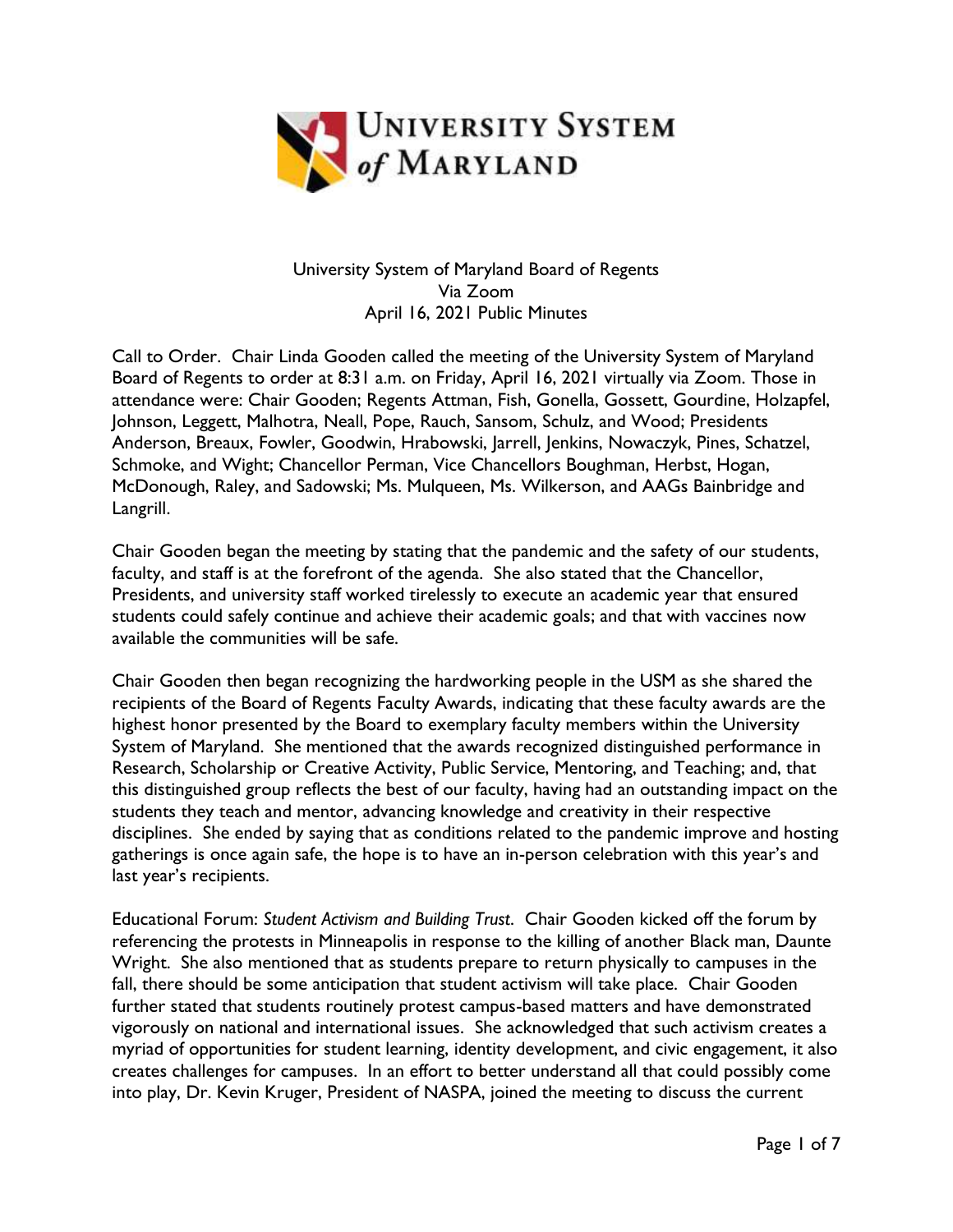landscape of student activism and where it might be headed. Additionally, a panel of students and administrators from various campuses (e.g., Bowie State University, Salisbury University, University of Maryland, College Park, and University of Maryland Global Campus) provided their perspectives and experiences.

Following the Educational Forum, Regent Pope moved, and Regent Attman seconded reconvening into closed session for the Board. The motion was unanimously approved, and the Board convened to close at 9:33 a.m.

The meeting was called to order again at 10:58 a.m. and began with the Chancellor's Report.

Chancellor's Report. Chancellor Perman began his report by commending the BOR Faculty Awards Recipients for the excellence and dedication they demonstrated this past year. He also thanked everyone who presented on the Student Activism and Building Trust Educational Forum.

Chancellor Perman then addressed the legislative session that just ended by saying the governor's operating budget proposal for the USM—consisting of \$1.4 billion—was passed by the General Assembly. Additionally, the governor submitted a supplemental budget proposal that also passed by the legislature, providing \$23 million for our university-based public health and health professions programs. He thanked the governor and the General Assembly for supporting this incredibly important work. He further stated that significant capital funding for institutions across the System was received, which is critical to building, improving, and maintaining campus facilities that advance education, research, and service missions. He concluded this section by stating that Bill HB1/SB1 was a historic agreement providing \$577 million over 10 years for Maryland's historically Black institutions. He acknowledged that this bill allowed for a giant step toward funding equity between the state's HBCUs and its traditionally white institutions.

Chancellor Perman took the opportunity to remind everyone that even though more people are getting vaccinated, there has been an uptick in COVID cases. Therefore, it's important to realize that we're not yet out of the woods. He stated that this pandemic is still dangerous and still deadly. The good news is that we are partnering with the Maryland Department of Health and the Maryland Higher Education Commission to allow our universities to register as vaccine providers—university health centers are able to vaccinate the students currently on campus, along with faculty and staff for the spring semester. Chancellor Perman also addressed the anxiety some may feel resulting from the pause of the Johnson & Johnson vaccine. However, he stated this pause has had little impact on most of our universities since most are using the Moderna or Pfizer vaccine. He acknowledged that widespread vaccinations are how we'll have a fall semester that resembles our pre-pandemic "normal".

The Chancellor noted that a COVID Guidance Workgroup has been convened, led by senior vice chancellor Jo Boughman and resident epidemiology and public health expert Dr. Kate Tracy, with a focus on developing guidance that collectively focuses on vaccination, testing, contact tracing, isolation and quarantine, and continued public health interventions. He thanked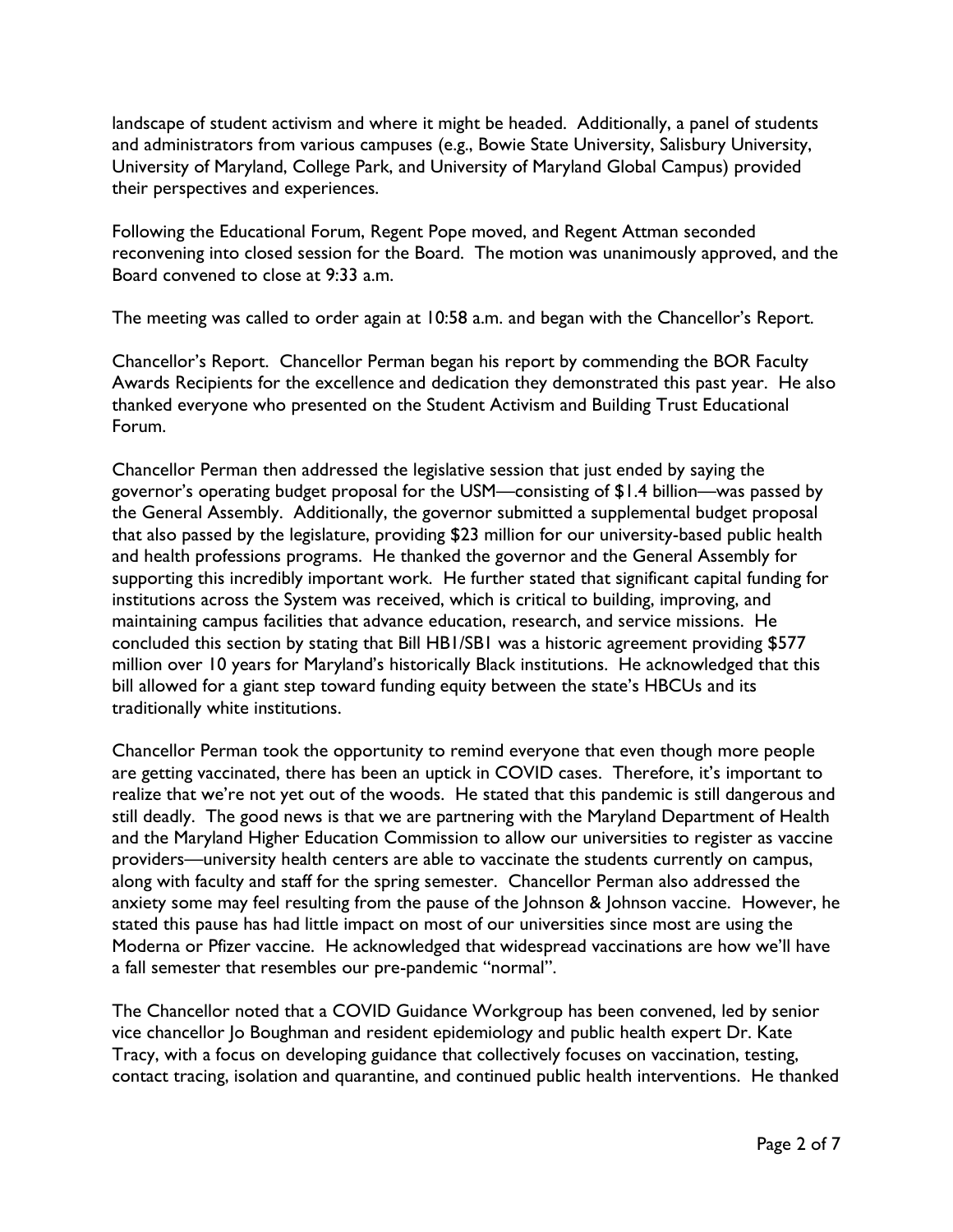the group for its ongoing work and said that he looks forward to keeping the board updated on fall plans.

Chancellor Perman then focused on academic programs and campus facilities, as well as partnerships, philanthropy, economic impact, and community outreach and service in which the various universities were involved. He acknowledged that our excellence shines brightest in the people and teams who call the USM "home".

The Chancellor concluded his remarks by sharing that the USM Office, the USM Foundation, and seven of our 12 institutions exceeded their giving goals in the Maryland Charities Campaign: The USM Office received special awards for excellence; and UMBC was honored as the top contributor for the entire statewide campaign (\$250,000 in pledges). He stated that he was sincerely awed by the generosity of this University System and thanked everyone who took part.

- 1. Council Reports
	- a. Council of University System Presidents (CUSP). President Breaux presented the report stating that CUSP continues to convene bi-weekly to address issues related to the COVID-19 pandemic, in addition to other systemwide matters. Dr. Breaux shared that each institution continues to implement their COVID-19 safety protocols, adapting and changing when needed. She also shared that the presidents had a discussion with and received guidance from the Associate Attorney General in reference to vaccination requirements on their campuses, including whether they could be made mandatory for individuals returning to campus. Dr. Breaux mentioned that campuses and regional centers are putting together their return to campus plans for the fall and preceding months. She concluded her report by sharing other topics of discussion, namely, how to handle the Juneteenth holiday systemwide, the legislative session and the Governor's budget, and noted that CUSP met with the Huron Consulting Group to hear about the USM strategic planning process and provide feedback.
	- b. Council of University System Faculty (CUSF). Dr. Brunn presented the report, indicating that a memo to the CIOs and provosts of each campus was prepared, asking them to jointly respond to a series of questions about technologies that are required for faculty and staff on their campuses, as well as technological resources that are provided to faculty; and asked about their plans going forward. She stated that the structural inequalities subcommittee is preparing for a virtual town hall that will focus on faculty experiences with structural inequalities, as well as solutions and obstacles.

Dr. Brunn also shared information on CUSF's COVID Subcommittee, stating that a survey was prepared for the faculty with the purpose of helping the committee narrow down an approach in determining what, if any help CUSF could sponsor alone or with USM support to ease the impact of the pandemic for faculty—she acknowledged that it was not a professional research survey but mainly an informal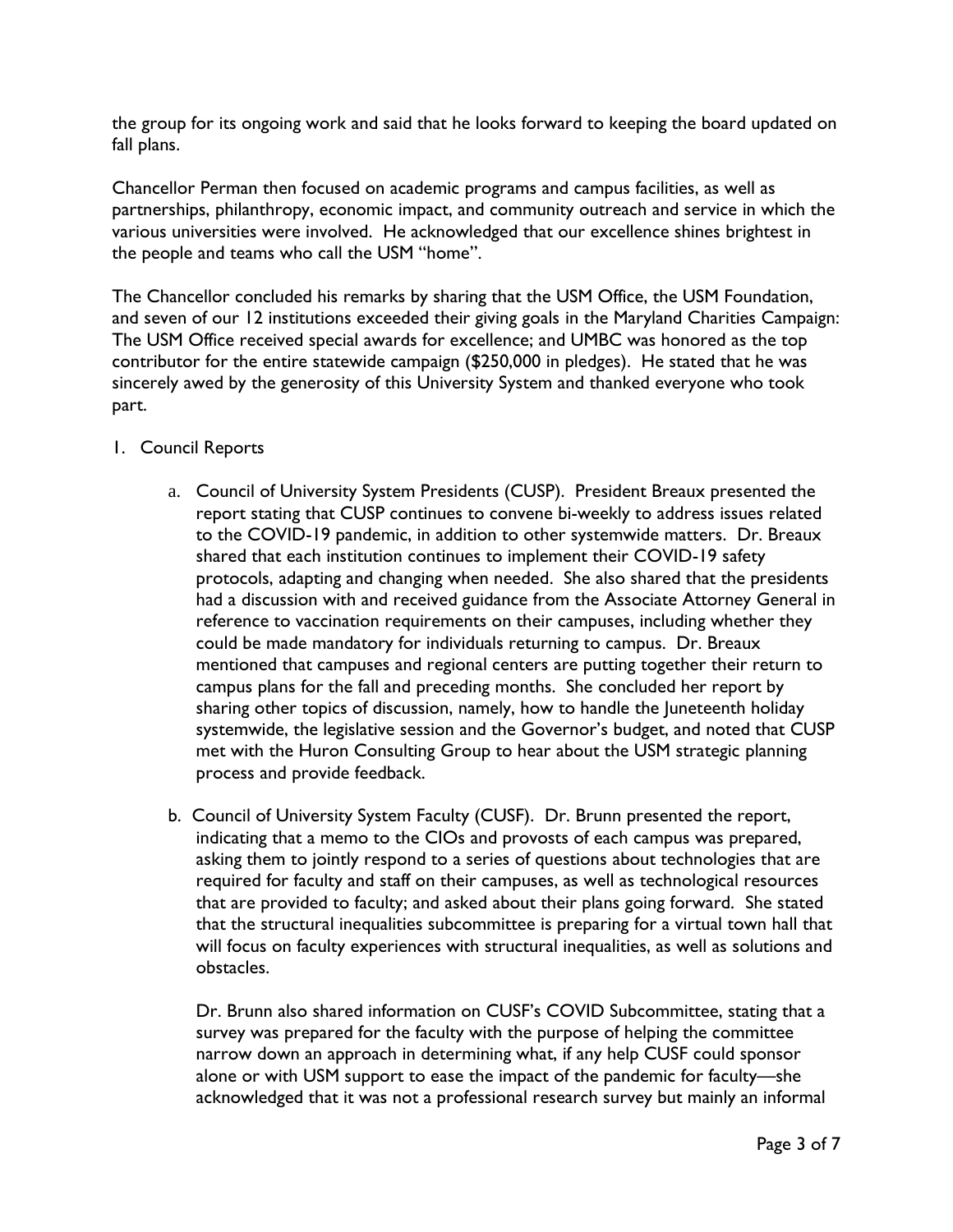poll. The responses were mainly received from full-time faculty. Concerns centered around being able to provide a quality work performance in duties, while keeping students engaged; balance between work and life; vaccine availability; better guidance from administration (e.g., provost, president, deans, chairs, etc.). Dr. Brunn concluded by saying that the survey hit a raw nerve at a time when change is once again raising its uncertain head.

- c. Council of University System Staff (CUSS). Dr. Shishineh presented the report, stating that staff from the USM and consultants from Huron joined the meeting to share updates and hear feedback about the USM Strategic Planning process. She also referenced the Winter CUSS Newsletter, that provided a thorough recap of Advocacy Day 2021. They sent out the annual Shared Governance Survey to staff senate members at each institution. The was designed to monitor and understand the status of shared governance across the system each year, particularly as it pertains to the role of staff. The full report will be shared with the Chancellor and the Board of Regents before the next meeting, as well as an individual report for each campus being shared with the presidents.
- d. University System of Maryland Student Council (USMSC). Regent Sansom presented the report in the absence of Ms. Rappeport. He indicated that USMSC was planning a first ever cross-system town hall entitled *One Year into a Pandemic Together*. The aim is to open dialogue with a diverse panel addressing the impact of COVID on students, challenges and successes over the past year and the way ahead. There was also a meeting with Governor Hogan's Chief of Staff, Amelia Chasse Alcivar and key legislative staff. The discussion centered around affordability and transparency in higher education, HBCUs, student fees, environmental advocacy and shared governance. Regent Sansom also stated that during the spring legislative cycle, seven bills were polled for support and/or opposition.

Regent Sansom said that during their official monthly meeting USMSC welcomed the USM Women's Forum as well as the Maryland Department of Health Educators as guest speakers. The Council wrapped up the spring advocacy work, sharing the seven bills the Council voted support; devoted time to planning transitions, and reviewing bylaws to help sustain positive adaptions that emerged from the pandemic. They also discussed USMSC elections for the upcoming term and strategies to improve outreach and recruitment for the soon to be vacant leadership roles.

As Regent Sansom closed out his report, he shared the joy the USMSC had in being able to have regular student "meet-ups" with Chancellor Perman—a cherished time of collaboration. He then expressed appreciation for the tremendous work being done on a daily basis by leaders at the institutional and system level, as well as by faculty, staff, and fellow students during this time.

2. Consent Agenda. The Consent Agenda was presented to the regents by Chair Gooden. She asked if there were any items on the agenda that should be removed for further discussion.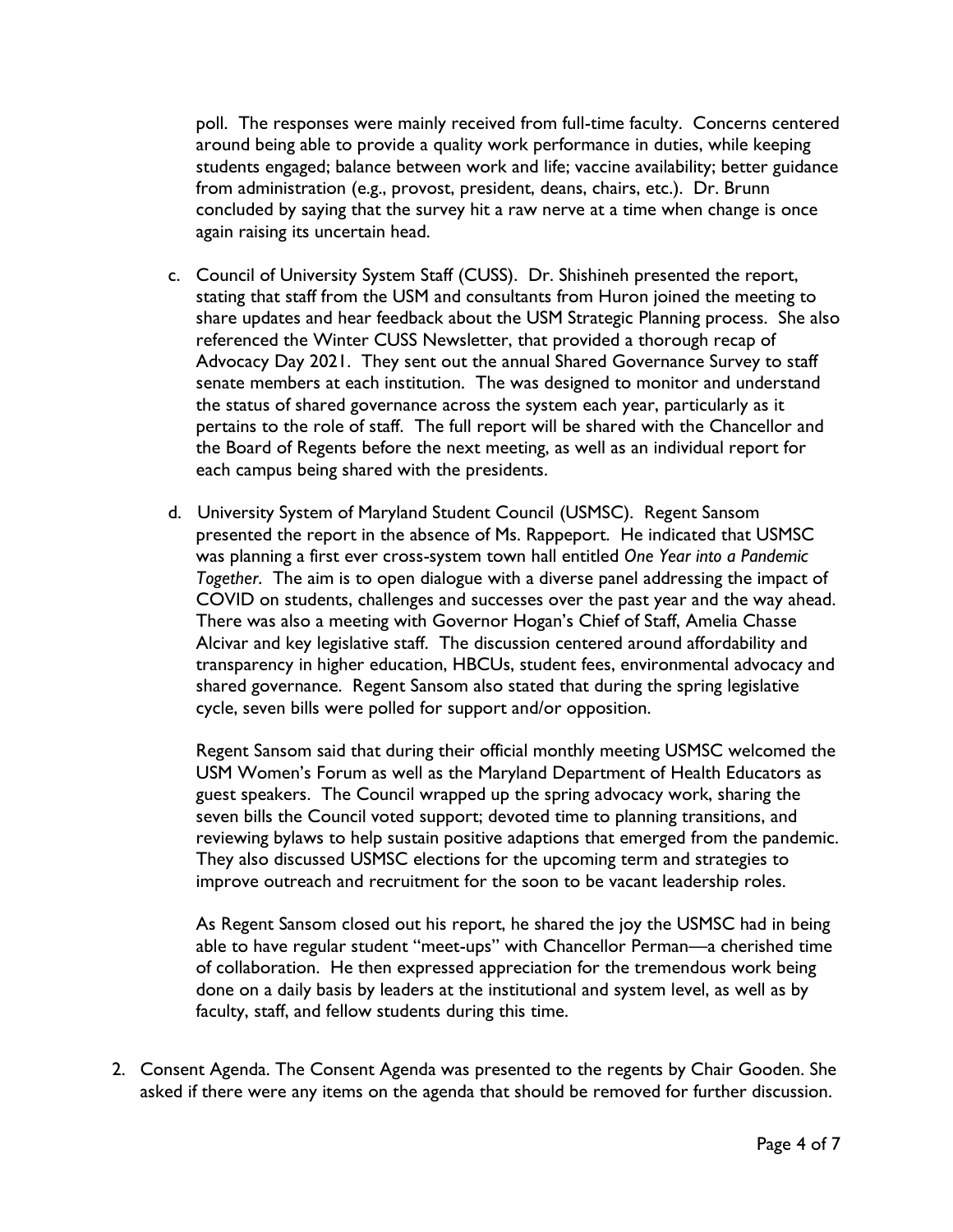There were no requests to remove any items. Chair Gooden moved and Regent Pope seconded the motion to accept the consent agenda. The motion was unanimously approved. The items included were:

- a. Committee of the Whole
	- i. Approval of meeting minutes from February 19, 2021 Public and Closed Sessions (action)
	- ii. Approval of meeting minutes from March 3, 2021 Special BOR Meeting for Public Session (action)
- b. Committee on Education Policy and Student Life
	- i. Approval of meeting minutes from March 5, 2021 Public Session (action)
	- ii. Academic Program Actions New Academic Program Proposals (action)
		- 1. University of Maryland, Baltimore: MS in Diversity, Equity and Inclusion Leadership
		- 2. University of Maryland, College Park: Master of Extension Education Program
		- 3. University of Maryland Global Campus: BS in Cloud Computing Systems
		- 4. University of Maryland Global Campus: BS in Data Science
	- iii. Post-Approval Academic Program Review Reports and Forthcoming Reviews (information)
	- iv. New programs 5-Year Enrollment Reviews, Fall 2016-Fall 2020 (information)
	- v. P-20 Update (information)
- c. Committee on Economic Development and Technology Commercialization
	- i. Approval of meeting minutes from March 25, 2021 Public Session (action)
- d. Committee on Audit
	- i. Approval of meeting minutes from March 26, 2021Public and Closed Sessions (action)
- e. Committee on Governance and Compensation
	- i. Approval of meeting minutes from April 1, 2021 Public and Closed Sessions (action)
	- ii. Review of Board Assessment Tools (action)
- f. Committee on Finance
	- i. Approval of meeting minutes from April 1, 2021 Public and Closed Sessions (action)
	- ii. University System of Maryland: Refresher on Project Approvals (information)
	- iii. Bowie State University: Facilities Master Plan Update (information)
	- iv. USM Enrollment Projections: FY 2022-2031 (action)
	- v. University of Maryland Eastern Shore: Proposal to Increase Tuition for Physician Assistant Program (action)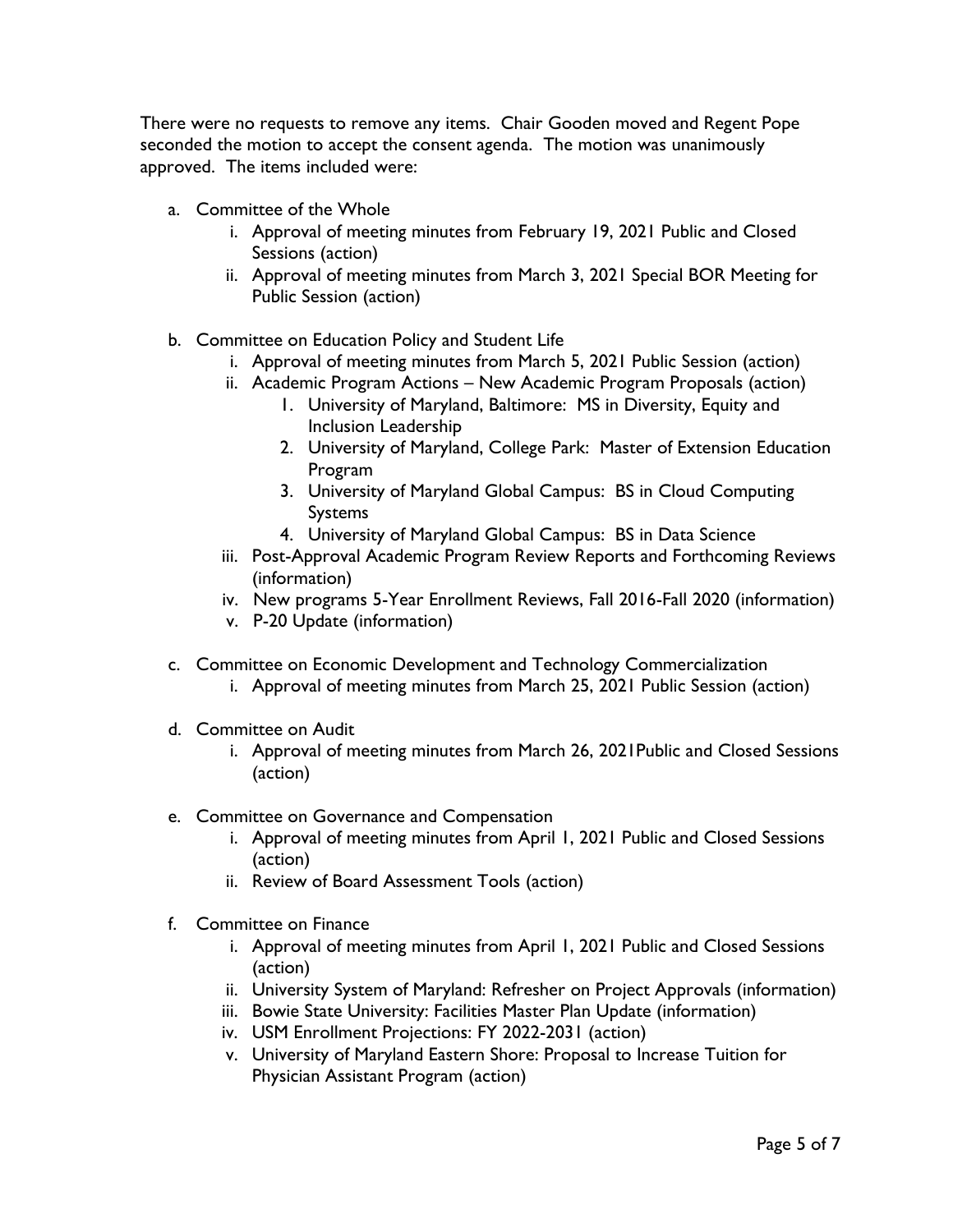- vi. Biennial Nonexempt Market Salary Survey Report Nonexempt Salary Structure Adjustment for FY 2022-2023 (action)
- vii. Salisbury University: Retroactive Approval of Bridge Loan to Ward Foundation and Forgiveness of Remaining Unpaid Balance (action)
- viii. University of Maryland, Baltimore: Dental Student Clinics Management Contract Renewal (action)
- ix. University of Maryland, College Park: NextGen Energy Program P3 Solicitation—Request for a Waiver of Board Policy VIII-17.00–Policy on Public-Private Partnerships, Section IV, State-Supported Public-Private Partnerships, Subsection D (action)
- 3. Review of Items Removed from Consent Agenda
- 4. Committee Reports
	- a. Committee of Education Policy and Student Life
		- i. William E. Kirwan Center for Academic Innovation Update. Dr. MJ Bishop, Director of the Kirwan Center and Associate Vice Chancellor provided an update on the Center's progress since her last report, acknowledging the impact the Center has had at the System level. They have been able to leverage the collective strengths of our diverse institutions, which are working together to support innovation across the USM.
	- b. Committee on Audit Update. Regent Fish provided an update stating that USM's Comptroller reported on USM's financial results for the first six months of the fiscal year 2021. They looked at financials as it pertains to the response to the COVID pandemic; the impact on COVID on the financials which included the CARES Act funding; declines in auxiliary revenues and expenses, and a decline in State appropriations. Discussion also included a financial comparison of USM to other higher education institutions and systems which share Moody's very favorable Aa1 bond rating. USM has maintained this favorable bond rating since September 2010. They also reviewed Affiliated Foundations' Compliance with the Board of Regents Policy on affiliated foundations. Lastly, they looked at proposed revisions to the policy and expect to review final revisions at their June meeting.
	- c. Committee of the Whole
		- i. Proposed Charter and Bylaws for the New Standing Committee on Intercollegiate Athletics and Student-Athlete Health and Welfare. Regent Gossett moved and Regent Pope seconded the motion that the Board accept the charter of the Committee on Intercollegiate Athletics and Student-Athlete Health and Welfare and the bylaws revisions. The motion was unanimously approved.
		- ii. Frostburg State University Proposed "Window" Voluntary Separation Programs for Faculty and Staff. Regent Attman presented the report that Frostburg State University is seeking Board approval for two voluntary separation programs to provide a financial incentive for certain eligible